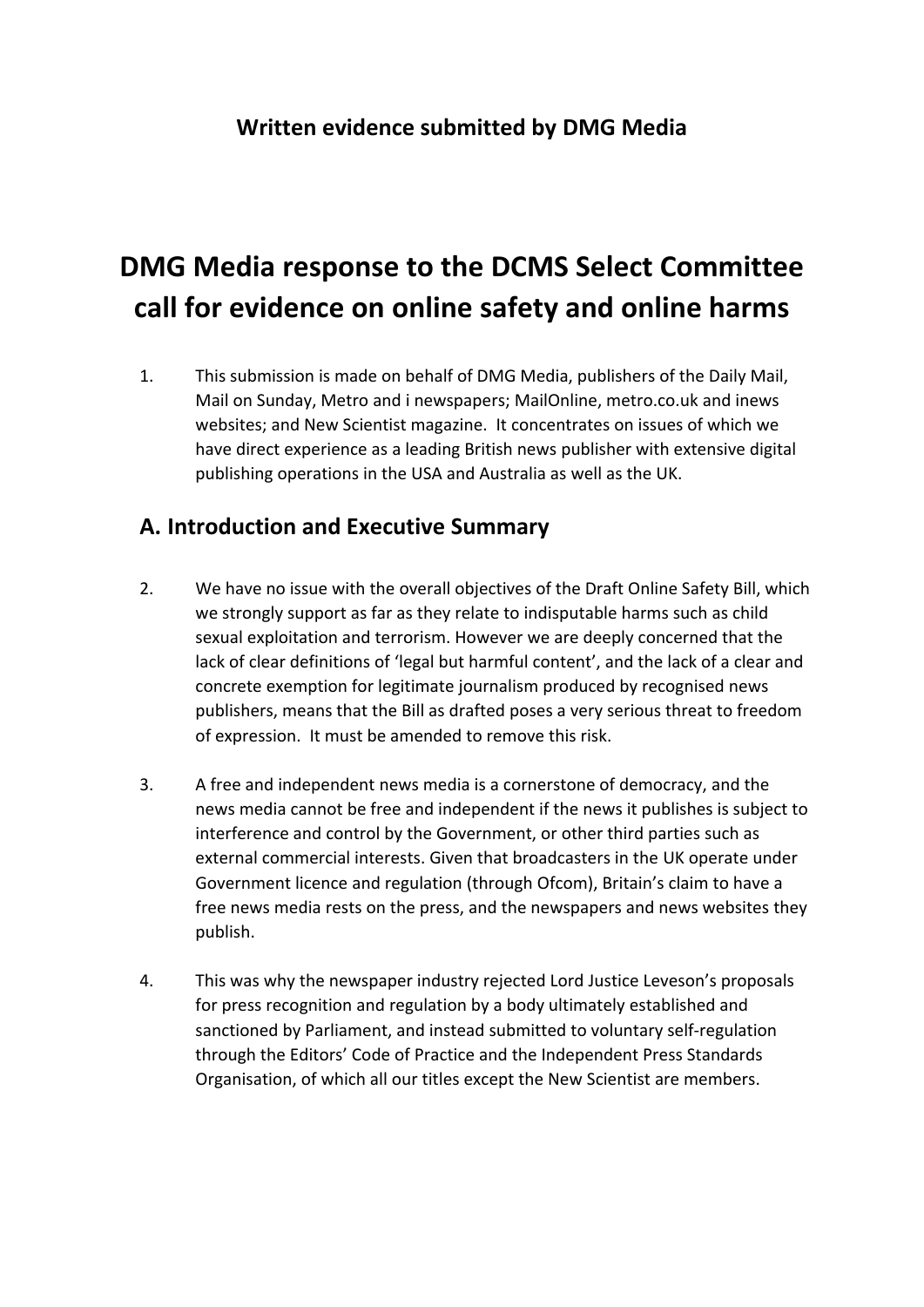- 5. The draft Online Safety legislation threatens the freedom and independence of news websites in two main ways:
	- Through the imposition of the duty of care directly on our own websites, which would force them to edit content in line with a code of conduct established by politicians in statute, and drawn up and administered by a government body, Ofcom;
	- And indirectly, through the execution of the duty of care imposed on digital platforms such as Facebook and Google when our content is distributed through the social media and search platforms they control. In this case we would be forced to edit content in line with codes of conduct drawn up and administered by commercial monopolies, on which our websites are also dependent for much of their revenue
- 6. Between the publication of the Online Harms White Paper and the Online Safety Bill we had numerous meetings with the Department of Digital, Media, Culture and Sport, during which we argued that content produced by legitimate news publishers should be completely exempted from the proposed legislation. We argued that news publishers were not responsible for any of the harms the legislation was intended to address. On the contrary, if the government was concerned about harmful content and misinformation, it should be encouraging publishers of responsible, independently regulated news.
- 7. As far as direct traffic is concerned, we were assured that that our own websites would be out of scope of the legislation, and therefore untouched by it. We believe the draft legislation is intended to achieve this aim, but the way it has been drafted is unclear and appears to impose restrictions. We examine this further in Section B below, and make recommendations on how the legislation needs to be amended to address these issues.
- 8. Indirect traffic referred by social media and search engines was more problematic. We were assured that the duty of care imposed on digital platforms would not oblige them to apply online safety codes of conduct to our content when they distribute it. However nor would it prevent the platforms from applying the codes of conduct if they choose to do so. Instead, if our content were to be blocked or taken down, we would have to rely on 'Journalistic Protections'. This would be a system of appeal, set up and administered by the very commercial monopolies (online platforms) and state regulator (Ofcom), which make online safety legislation incompatible with a free and independent news media in the first place.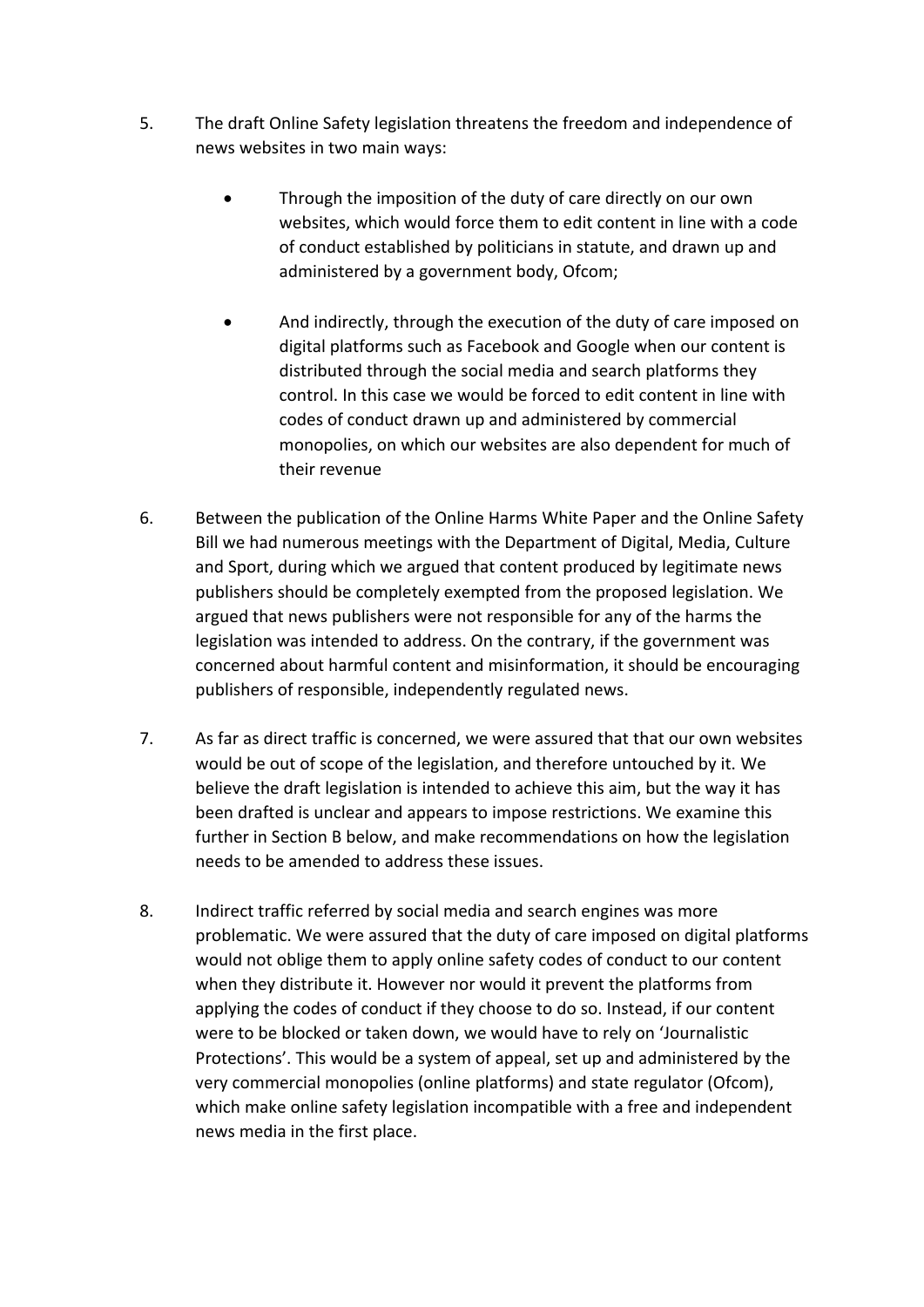- 9. This would mean that when the public buy our newspapers in print form, or visit our websites directly, they would enjoy a genuinely free press, unrestricted by any restrictions or censorship imposed by the state or external commercial interests. When they try to access the same journalistic content via social media or search, they may find it blocked by commercial interests operating under rules ultimately set by the state. The rules may be intended for the good of society, but that is the argument the Chinese government makes for its control of news media.
- 10. We believe it is therefore incompatible with freedom of expression and democracy to apply the online safety duty of care to legitimate news publishers. Not only must news publishers have a full and complete exemption from the duty of care - as promised by the DCMS in public comments but still lacking from the actual text of the draft Bill – but the duty of care on the platforms must also include a prohibition, backed by penalties, on interfering with news publisher content. We examine this, and evidence of how online platforms are already turning themselves into quasi-regulators, in Parts B, C and D.

### **B. The exemption for news publishers' own websites, when visited directly by the public**

11. As far as news publishers' own websites are concerned, the Government's response to the Online Harms White Paper $1$  was very clear on how journalistic freedom would be protected:

> *1.10 Freedom of expression is at the heart of the regulatory framework and there will be strong safeguards to ensure that media freedom is upheld. Content and articles produced and published by news services on their own sites do not constitute user-generated content and so are out of scope. The government recognises the importance of below-the-line comments for enabling reader engagement with the news. User comments below articles on news publishers' sites will be explicitly exempted from scope. This will be achieved via the low-risk functionality exemption (see above).*

12. We at DMG Media took this to mean that the news content on our websites would be unaffected by the Bill because it is not user-generated and therefore out of scope. Readers' comments, which are user-generated, would be protected by a specific exemption based on their limited functionality.

<sup>1</sup> [https://www.gov.uk/government/consultations/online-harms-white-paper/outcome/online-harms-white](https://www.gov.uk/government/consultations/online-harms-white-paper/outcome/online-harms-white-paper-full-government-response)[paper-full-government-response](https://www.gov.uk/government/consultations/online-harms-white-paper/outcome/online-harms-white-paper-full-government-response)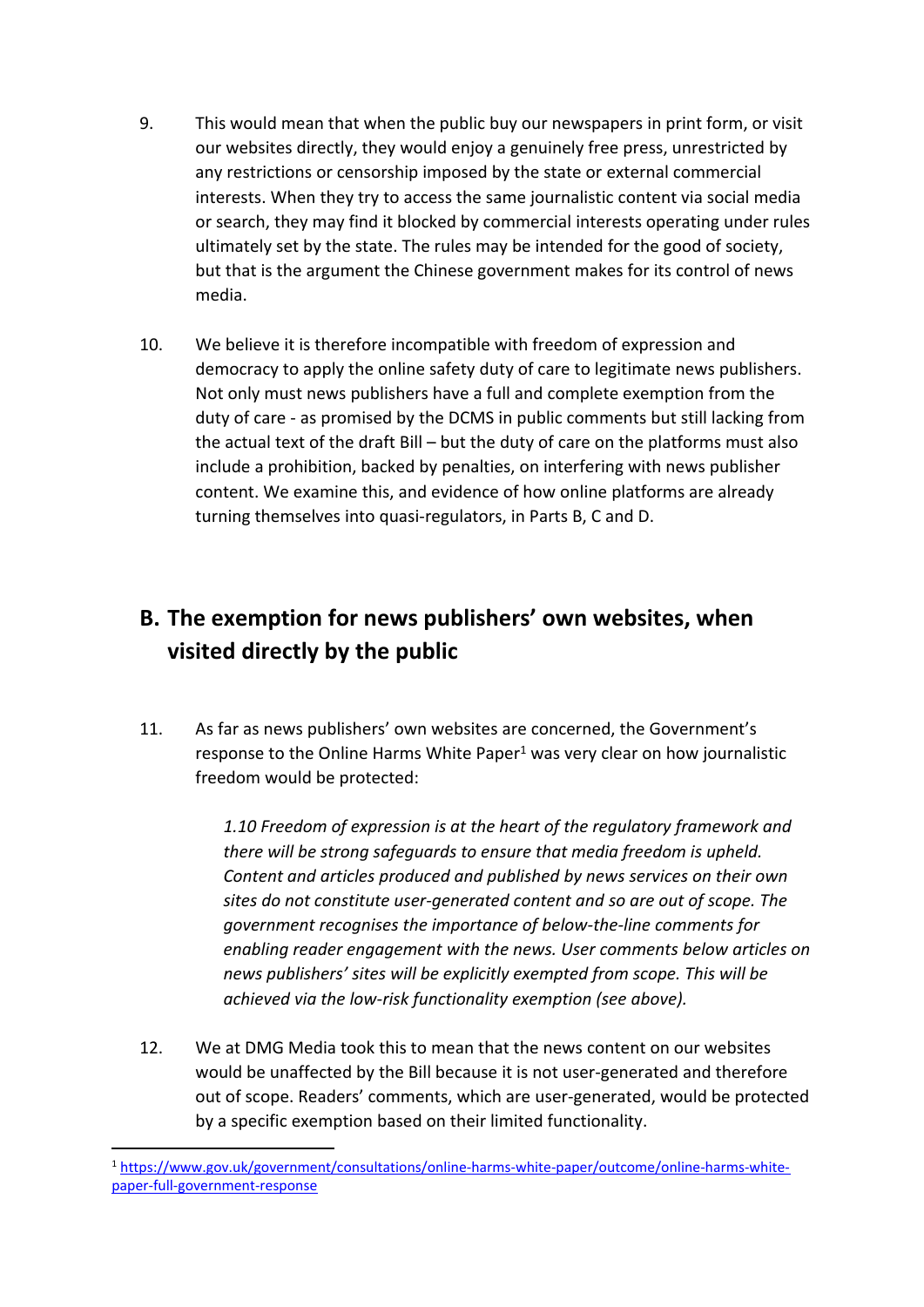13. However the fact that news websites include readers' comments has led some believe that paragraph 3 (7) of the draft Bill:

> *A user-to-user service or a search service is exempt if it is a service of a description that is exempt as provided for by Schedule 1*.

to mean that the overall exemption for news publishers' websites rests on the continued limited functionality of readers' comments, as defined in Schedule 1, Clause 5 of the Bill:

*A user-to-user service is exempt if the functionalities of the service are limited, such that users are able to communicate by means of the service only in the following ways—*

> *(a) posting comments or reviews relating to content produced and published by the provider of the service (or by a person acting on behalf of the provider of the service);*

*(b) sharing such comments or reviews on a different internet service; (c) expressing a view on such comments or reviews, or on content mentioned in sub-paragraph (a), by means of—*

> *(i) applying a "like" or "dislike" button or other button of that nature,*

*(ii) applying an emoji or symbol of any kind,*

*(iii) engaging in yes/no voting, or*

*(iv) rating or scoring the content (or the comments or reviews) in any way (including giving star or numerical ratings)*

- 14. If this interpretation is the case, it seems very unsatisfactory to us, for a number of reasons:
	- If news publishers' websites are to be exempt from the Bill, that exemption should rest on their main function, which is the provision of news - not on the subsidiary function of providing a facility for readers to comment on the news.
	- The limited functionality described in Clause 5 is based on the readers' comments services that are currently widely available. However, like everything else in the digital world, readers' comment services are subject to continuing innovation and development. Some news websites already offer more sophisticated functionality, such as games and workshops. DMG Media runs polls and quizzes and is looking at improving its service further. If the exemption for the entire news website rests on maintaining very limited functionality on readers' comments then innovation and improvement will be impossible. The tail will be wagging the dog.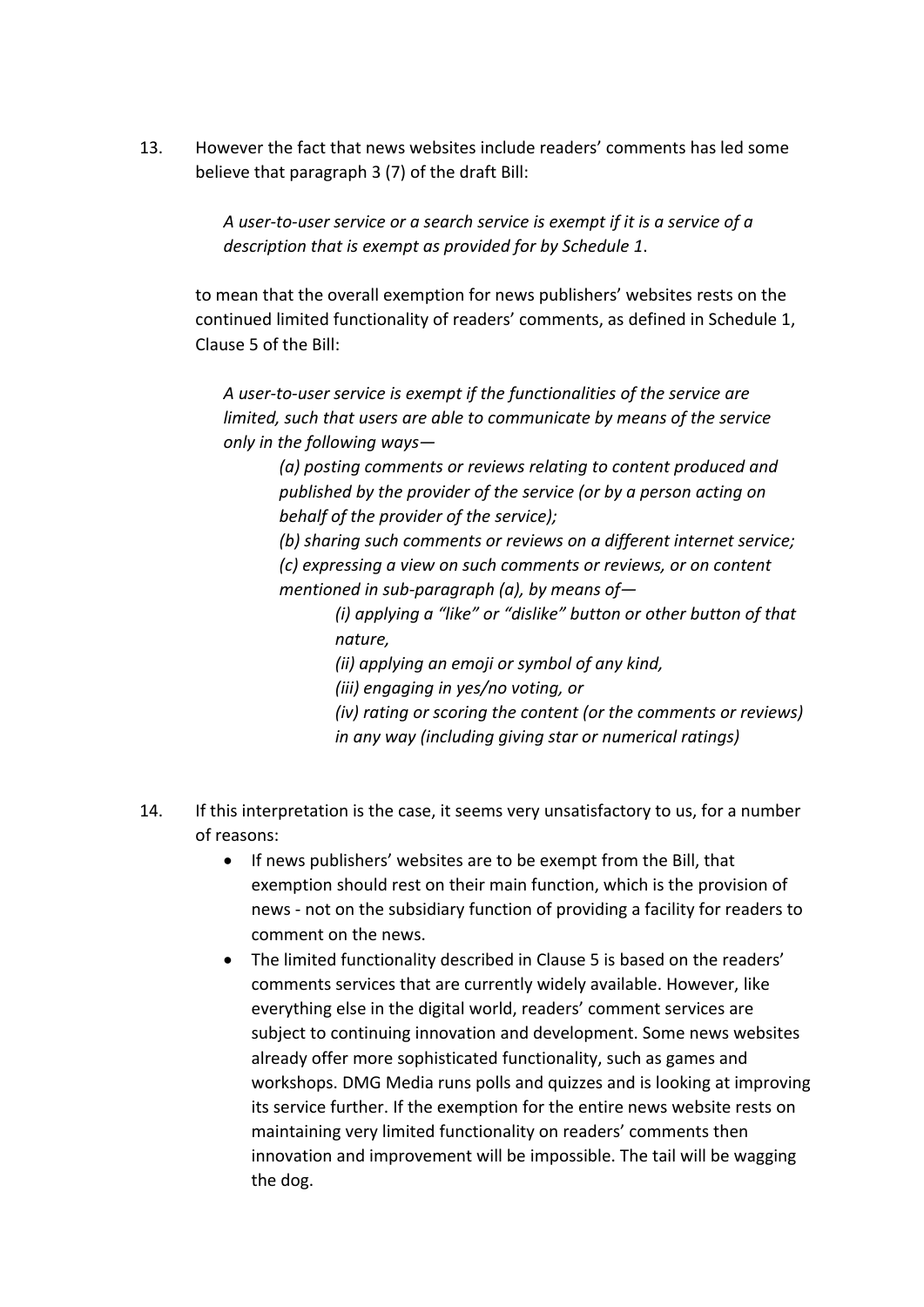- The limited functionality exemption is also unsatisfactory as the basis for the news publisher exemption because it can be repealed or amended by the Secretary of State without reference to Parliament under Clause 3(9)- (11) of the Bill. If this was the case it would allow any future authoritarian government to remove the news publisher exemption at will, which is clearly incompatible with press freedom.
- 15. We at DMG Media do not agree with this interpretation. Our reading of paragraph 1.10 is that it is describing two exemptions:
	- an overall exemption for news websites which rests on the fact the news content they publish is not user-generated and is therefore out of scope;
	- *and* a specific exemption for readers' comments, required because they are user-generated.
- 16. However, unlike the Government Response to the White Paper, the Draft Bill makes no reference to news websites being out of scope, presumably on the basis of the legal principle that any digital service which is not specifically included in the Bill is therefore excluded.
- 17. If that is the case, it is less than clear from the current draft Bill. This is novel legislation, as yet untried anywhere else in the world. Press freedom is under constant threat, and we have to be eternally vigilant to protect it. If the Government intends news publishers' websites to be out of the scope of the Bill, as it has said it does, then the Bill should be amended to make that expressly clear - and that exemption should rest on our websites' function as responsible providers of news, not on the current limitations of readers' comments.
- 18. The Bill contains a very good definition of a news publisher in Section 40, and that should be the basis of a complete and watertight exemption.
- 19. This exemption should protect not only news publishers' own websites, but also their content when it is distributed by online platforms through social media and search, to which we turn in Part C. The only circumstances when platforms should be free to take down or restrict access to news publisher content is when they are required to do so by legal or technical reasons other than compliance with the Online Safety Bill (e.g. the GDPR 'right to be forgotten'). The News Media Association has a detailed proposal for a digital kite-marking scheme which would enable platform algorithms to identify news publisher content electronically whenever they encounter it.
- 20. We believe this complete exemption can be achieved with a limited number of amendments to the Bill: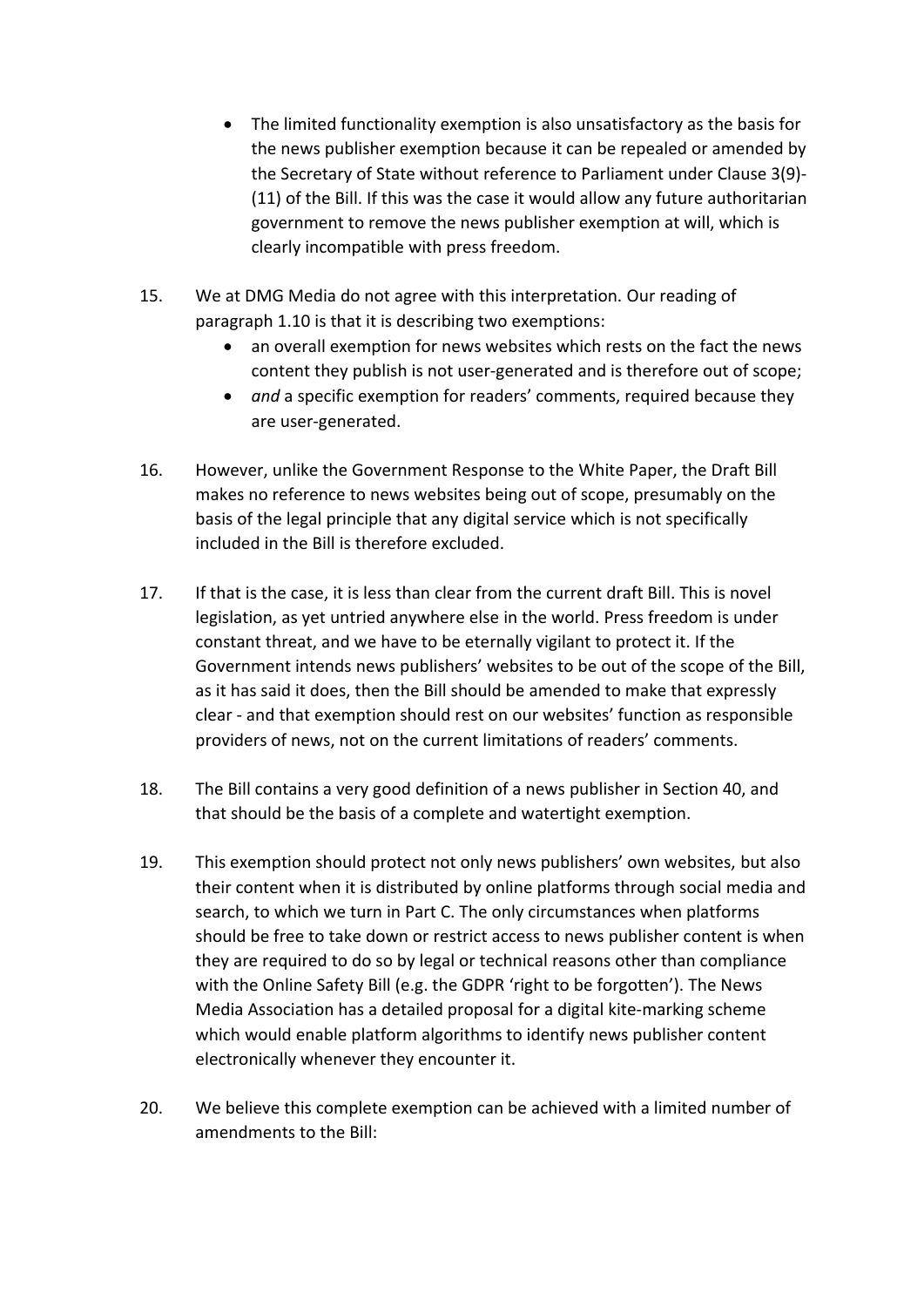- Section 2 of the Bill to be amended by the inclusion of an additional clause, making clear that Recognised News Publisher websites, as defined in s.40, are outside the scope of the Bill because their prime purpose is the publication of news, which is neither a user-to-user service nor a search engine;
- Section 14 to be amended to include an extension of the duty of care to prohibit user-to-user services from restricting or taking down content published by Recognised News Publishers;
- Section 14 also to be amended to require user-to-user services, if taking down or restricting content for reasons other than compliance with the Online Safety Bill (such as legal or technical requirements) to give Recognised News Publishers notice and reasons for their actions;
- Sections 14 and 70 to be amended to give the power to make complaints to Recognised News Publishers whose content has been taken down or restricted by a user-to-user service;
- Section 14 to be amended to allow for the operation of a Recognised News Publisher kite-marking scheme;
- and Section 18 to be amended to give the same protections to news publisher content when it is distributed by search services as would be achieved by the above amendments in respect of user-to-user services.
- 21. We and the News Media Association which represents national, regional and local news publishers across the UK, of all political viewpoints - are working with lawyers on wording for these amendments, which we will be happy to share with the Committee at the appropriate time.

## **C. Will 'Journalistic Protections' prevent news publisher content being blocked or taken down when distributed on social media?**

- 22. The position of news publishers' own websites under the Bill may be less than clear in the Bill as drafted, but we are ready to believe the Government did not intend they should be within its scope. The position of news publisher content when it is distributed by social media and search is far less satisfactory.
- 23. We and other news publishers have argued from the beginning that the only way to guarantee press freedom, and prevent digital news content becoming subject to a parallel system of regulation, sanctioned by the state and administered by commercial monopolies, is a complete and watertight exemption from the Bill.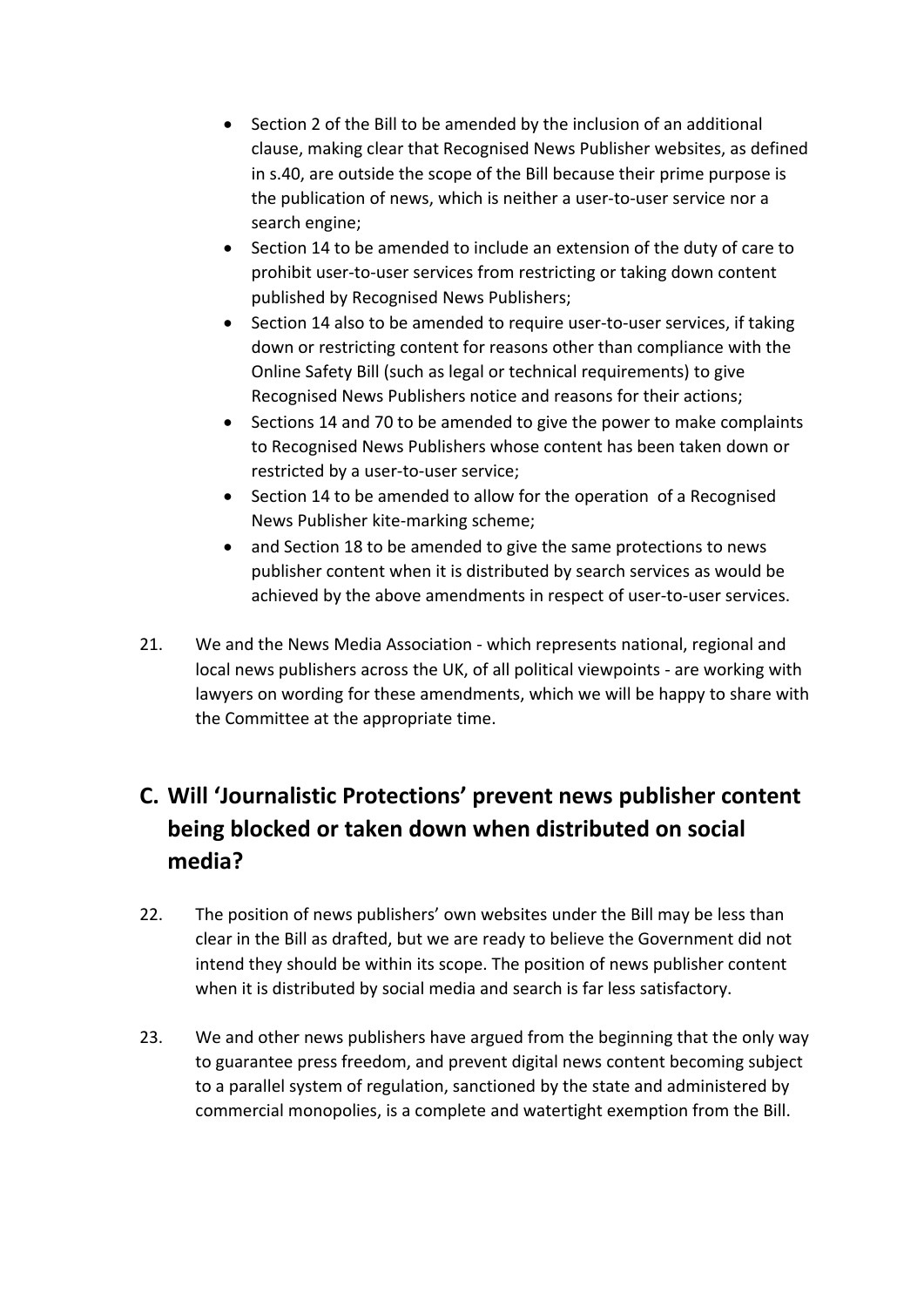24. For reasons that have never properly been explained, the Government has seemed very reluctant to provide this. The is what the Government Response to the White Paper said:

> *1.11 Journalistic content is shared across the internet, on social media, forums and other websites. Journalists use social media services to report directly to their audiences. This content is subject to in-scope services' existing content moderation processes. This can result in journalistic content being removed for vague reasons, with limited opportunities for appeal. Media stakeholders have raised concerns that regulation may result in increased takedowns of journalistic content.*

*1.12 In order to protect media freedom, legislation will include robust protections for journalistic content shared on in-scope services. The government will continue to engage with a wide range of stakeholders to develop proposals that protect the invaluable role of a free media and ensure that the UK is the safest place in the world to be online.*

- 25. The 'robust protection for journalistic content' in the Bill begins with a partial exemption. It is clear from Section 39 (2) of the Bill that news publisher content is not classed as 'regulated content' and is therefore not subject to the duty of care under which the platforms can be fined up to 10pc of global revenue if they fail to provide and enforce codes of conduct. This is supported by a strong definition of a 'recognised news publisher' in Section 40.
- 26. However, while the draft Bill imposes no obligation on social media companies to 'moderate' (i.e. block or take down) content from recognised news publishers, neither does it place them under any obligation NOT to do so. Instead it relies on a duty to 'protect journalistic content', which is set out in Section 14:

*A duty to operate a service using systems and processes designed to ensure that the importance of the free expression of journalistic content is taken into account when making decisions about… how to treat such content (especially decisions about whether to take it down or restrict users' access to it)*

27. This is very weak indeed – all a social media company will have to do to justify blocking or taking down news publishers' content (which, far from being exempt, is specifically included in Section 14 (8)) is to show that it gave consideration to freedom of expression, but decided it is secondary to other issues. We very much doubt that would be anything more than an exercise in box-ticking. The fact that the authors of the bill expect that social media companies WILL block or take down legitimate content is demonstrated by the inclusion of an appeals process (section 14 (3)):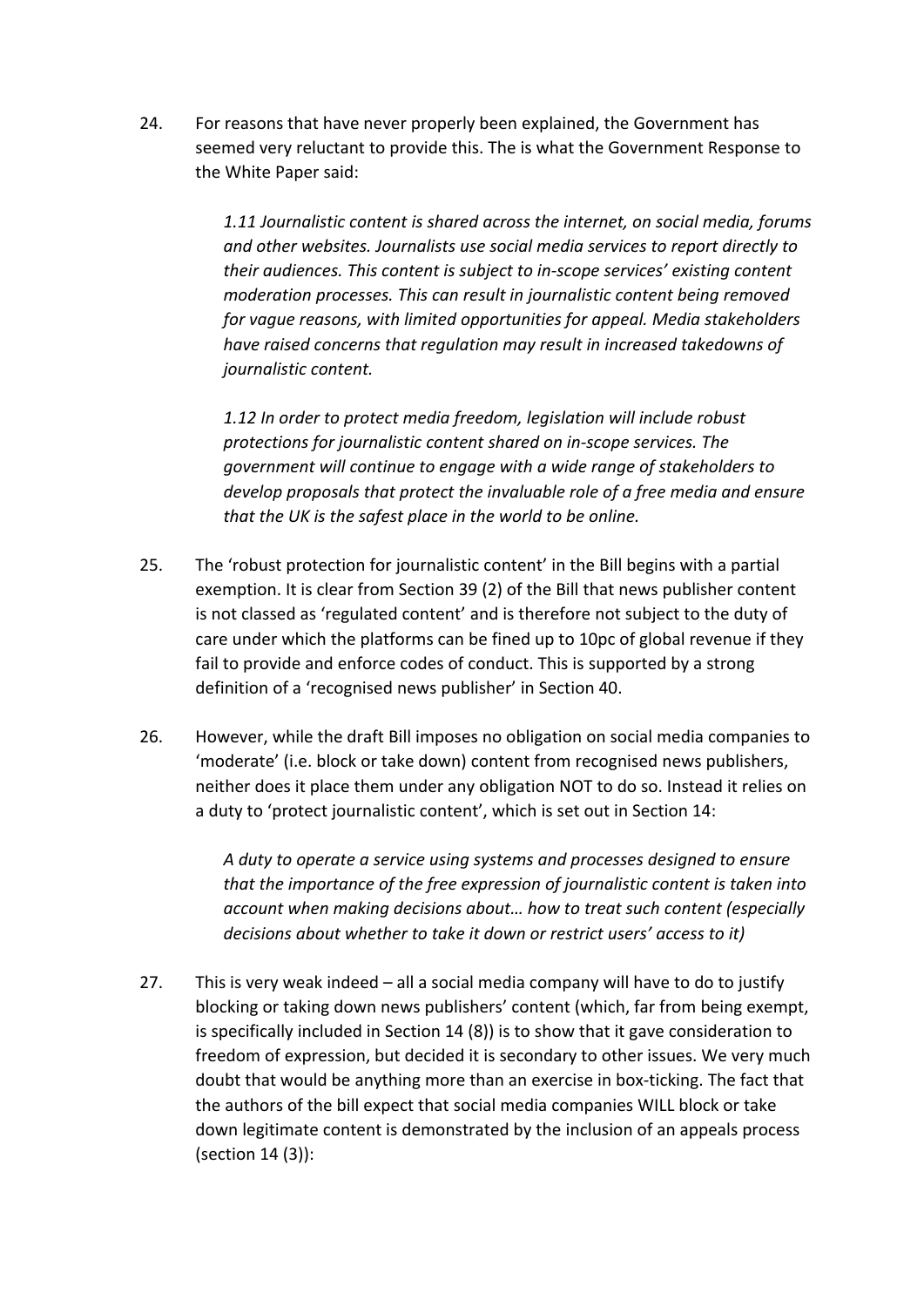*A duty, in relation to a decision by a provider to take down content or to restrict access to it, to make a dedicated and expedited complaints procedure available to a person who considers the content to be journalistic content and who is—*

*(a) the user who generated, uploaded or shared the content on the service, or*

*(b) the creator of the content (see subsection (11)).*

- 28. This appeals process is also very weak. News is a perishable commodity. If Facebook blocks a story it does not like, for whatever reason, there will be no value at all in having it restored after an appeals process which may take weeks or even months – particularly if stories from rival publishers on the same topic are not blocked. It will also impose an extra burden on publishers, which will have to employ staff to monitor whether content is being blocked and to take cases through a lengthy appeals process. Doubtless high profile cases will demand the use of lawyers, which will multiply the cost.
- 29. A further problem with the 'journalistic protections' is that the scope of the Bill is extraordinarily wide. No one would dispute that its primary targets, child sexual exploitation and terrorism, are evils which should be expurgated from the internet. However the Bill does not stop at these obvious and incontestable aims. It also requires social media companies, under threat of draconian penalties, to establish and enforce codes of conduct to prevent the sharing of content which is 'legal but harmful'.
- 30. The definition in the Bill of 'legal but harmful' is vague in the extreme:

*Content is within this subsection if the provider of the service has reasonable grounds to believe that the nature of the content is such that there is a material risk of the content having, or indirectly having, a significant adverse physical or psychological impact on an adult of ordinary sensibilities ("A").*

*For the purposes of subsection (3), in the case of content which may reasonably be assumed to particularly affect people with a certain characteristic (or combination of characteristics), or to particularly affect a certain group of people, the provider is to assume that A possesses that characteristic (or combination of characteristics), or is a member of that group (as the case may be).<sup>2</sup>*

<sup>2</sup>[https://assets.publishing.service.gov.uk/government/uploads/system/uploads/attachment\\_data/file/985033/](https://assets.publishing.service.gov.uk/government/uploads/system/uploads/attachment_data/file/985033/Draft_Online_Safety_Bill_Bookmarked.pdf) [Draft\\_Online\\_Safety\\_Bill\\_Bookmarked.pdf](https://assets.publishing.service.gov.uk/government/uploads/system/uploads/attachment_data/file/985033/Draft_Online_Safety_Bill_Bookmarked.pdf) s.46 (3) and (4).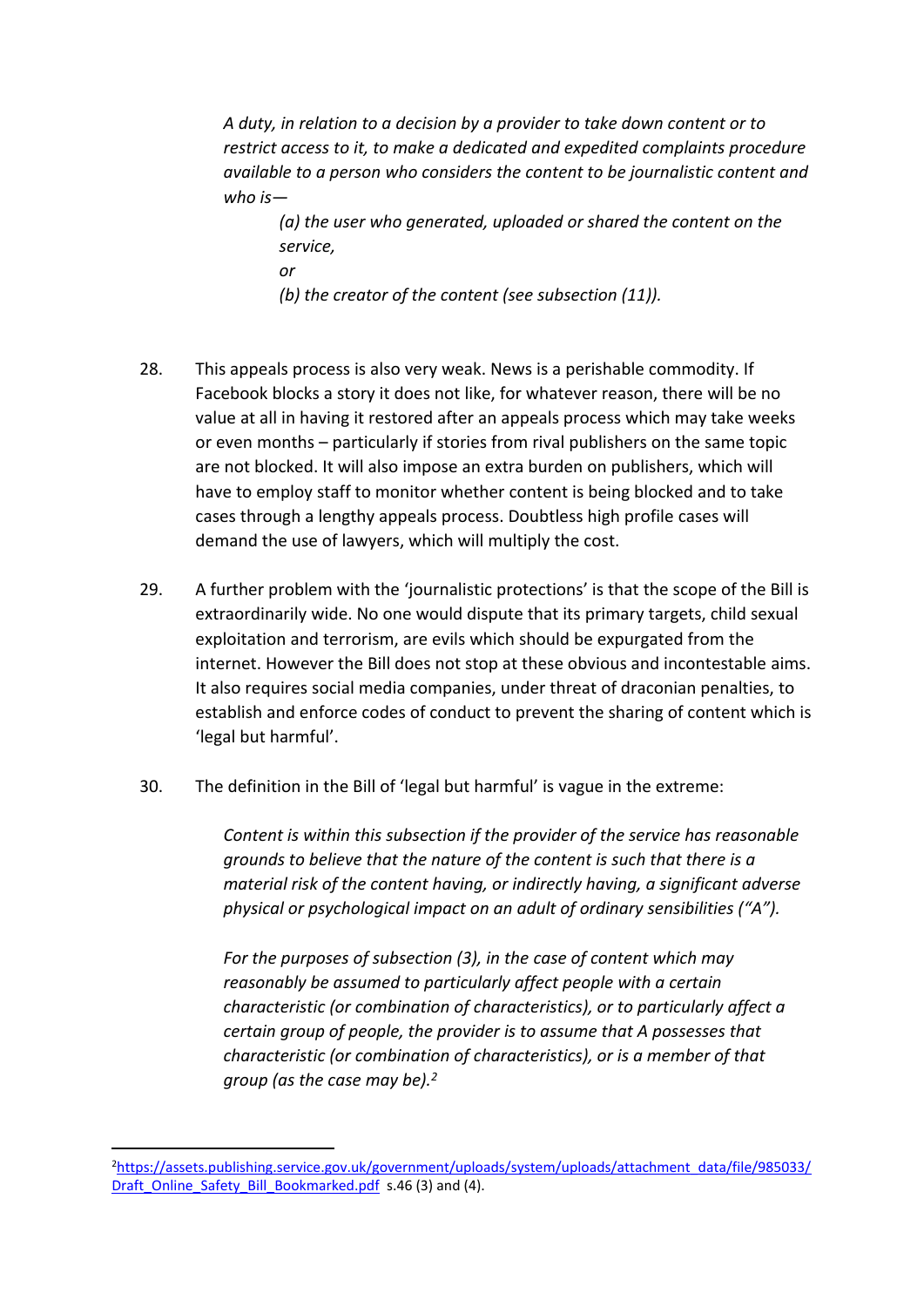- 31. Doubtless the intention is to protect individuals from trolling. But this is also precisely the argument – that no opinion can be expressed if it might cause psychological harm (i.e. offence) to any person or group of people – which has been used to justify the no-platforming of speakers in universities. Allowing such an approach to be extended to the news publishers would be a very serious development, since tech platforms would then be able to prevent access to content they do not like by arguing that, under the terms of the Bill as drafted, it could upset "an adult of ordinary sensibilities".
- 32. We also believe the very concept of content that is legal but harmful is deeply flawed. If content is genuinely harmful it should be illegal – indeed, as the House of Lords Communications Committee report on Freedom of Expression<sup>3</sup> noted, there is no shortage of legislation prohibiting harmful content; the problem is that it is not enforced. Parliament cannot just pass the buck by introducing the highly contentious concept of legal but harmful content, giving it the widest and vaguest definition possible, then leave its practical application to Ofcom and Facebook.
- 33. There is a very real danger indeed almost a certainty that every group with a grievance will claim that any news coverage that does not conform to their agenda will cause their members psychological harm. Members of Parliament should not imagine this will only affect one side of any particular argument: it will be easy enough for groups of all kinds of viewpoints, from across the political spectrum, to make such an argument. Unless news publishers are protected by a complete exemption, coverage of any contentious subject, from transgender rights to conflict in the Middle East, will become impossible.
- 34. The threat to freedom of expression is exacerbated by the fact that the Draft Bill also gives the Secretary of State for Digital, Culture, Media and Sport arbitrary and undefined powers to designate '*priority content that is harmful to adults'.<sup>4</sup>* In the hands of a ruthless and authoritarian government this could rapidly become a tool to suppress political opposition.
- 35. We, and the rest of the news publishing industry, have argued ever since the original Online Harms White Paper was published that the combination of a vague, all-encompassing definition of 'legal but harmful' and draconian penalties for code breaches would cause social media companies to set their algorithms to block any content which might present a risk, wherever it came from and however legitimate it may be as a contribution to public debate.

<sup>3</sup> <https://committees.parliament.uk/publications/6878/documents/72529/default/>

<sup>4</sup>[https://assets.publishing.service.gov.uk/government/uploads/system/uploads/attachment\\_data/file/985033/](https://assets.publishing.service.gov.uk/government/uploads/system/uploads/attachment_data/file/985033/Draft_Online_Safety_Bill_Bookmarked.pdf) [Draft\\_Online\\_Safety\\_Bill\\_Bookmarked.pdf](https://assets.publishing.service.gov.uk/government/uploads/system/uploads/attachment_data/file/985033/Draft_Online_Safety_Bill_Bookmarked.pdf) s.46 (2)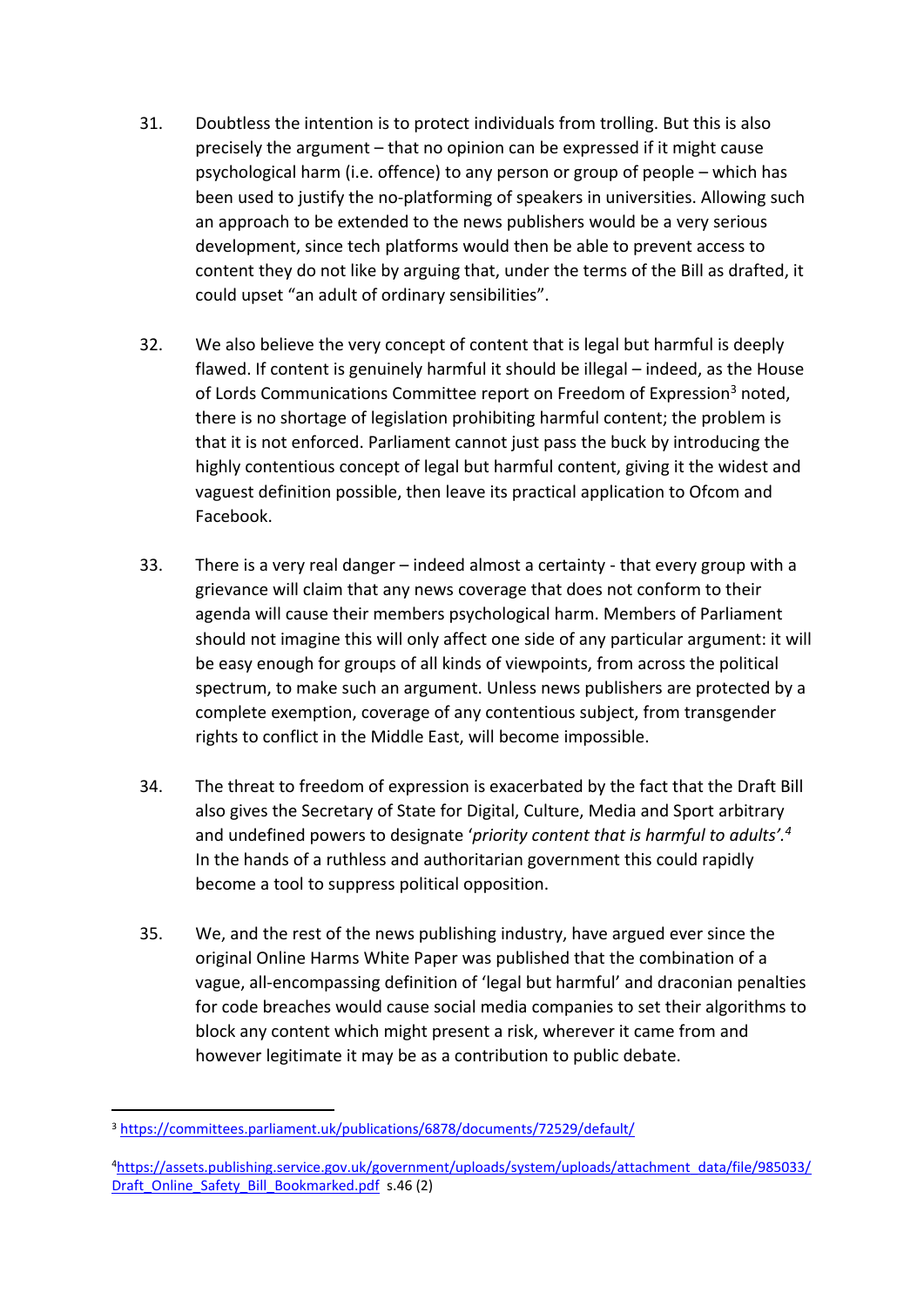- 36. This is not our only concern. We also fear one of the consequences of the Bill will be the development of a parallel system of press regulation. Our titles (with the exception of the New Scientist) are already regulated by IPSO, which has a wellestablished Code of Practice, complaints procedures, and rulings made by an independent committee with lay and industry members.
- 37. What will Facebook's code of conduct look like? We do not know. Will it define key concepts like accuracy, privacy and the public interest in the same way as the Editors' Code we currently follow, or differently? Is it compatible with freedom of expression and democracy in the UK for an American-owned commercial monopoly to be deciding what journalism the British public are entitled to read and what they are not? And is Ofcom the right body to oversee this, given that it is state institution regulating broadcasters which operate under licence, according to a code of practice which demands impartiality and prohibits causing offence, both of which are issues expressly excluded from the Editors' Code?
- 38. We ask these questions not only because they are very important points of principle but because our experience in the USA, where we are also one of the largest digital news publishers, shows that Facebook is rapidly turning into a quasi-regulator of news, and a very unsatisfactory one at that. This was acknowledged in the Government Response to the Online Harms White Paper, which described how online platforms' existing content moderation results in *'journalistic content being removed for vague reasons, with limited opportunities for appeal'*.
- 39. For a long time Facebook was the great champion of the First Amendment and was notoriously prepared to allow just about any content which was not clearly illegal, and sometimes even content that arguably crossed that line. It and other platforms also relied on s.230 of the United States Communications Decency Act, which gave it immunity from libel law so long as it did not itself create or edit the content it hosted.
- 40. Then last year Facebook suffered a major advertiser boycott<sup>5</sup>, following which it and Twitter banned Donald Trump. This is not the place to argue the rights and wrongs of that decision. However the company also started blocking a lot of other content, some of it at the behest of fact-checkers which in some cases we strongly suspect are lobby groups under another guise.
- 41. To cite a well-known example, one major issue was the possibility of Covid being the result of a lab escape at the Institute of Virology in Wuhan, seen by some as a conspiracy theory associated with Donald Trump. A decision by Facebook to

<sup>5</sup> [https://www.cnbc.com/2020/08/04/some-major-companies-will-keep-pausing-facebook-ads-as-boycott](https://www.cnbc.com/2020/08/04/some-major-companies-will-keep-pausing-facebook-ads-as-boycott-ends.html)[ends.html](https://www.cnbc.com/2020/08/04/some-major-companies-will-keep-pausing-facebook-ads-as-boycott-ends.html)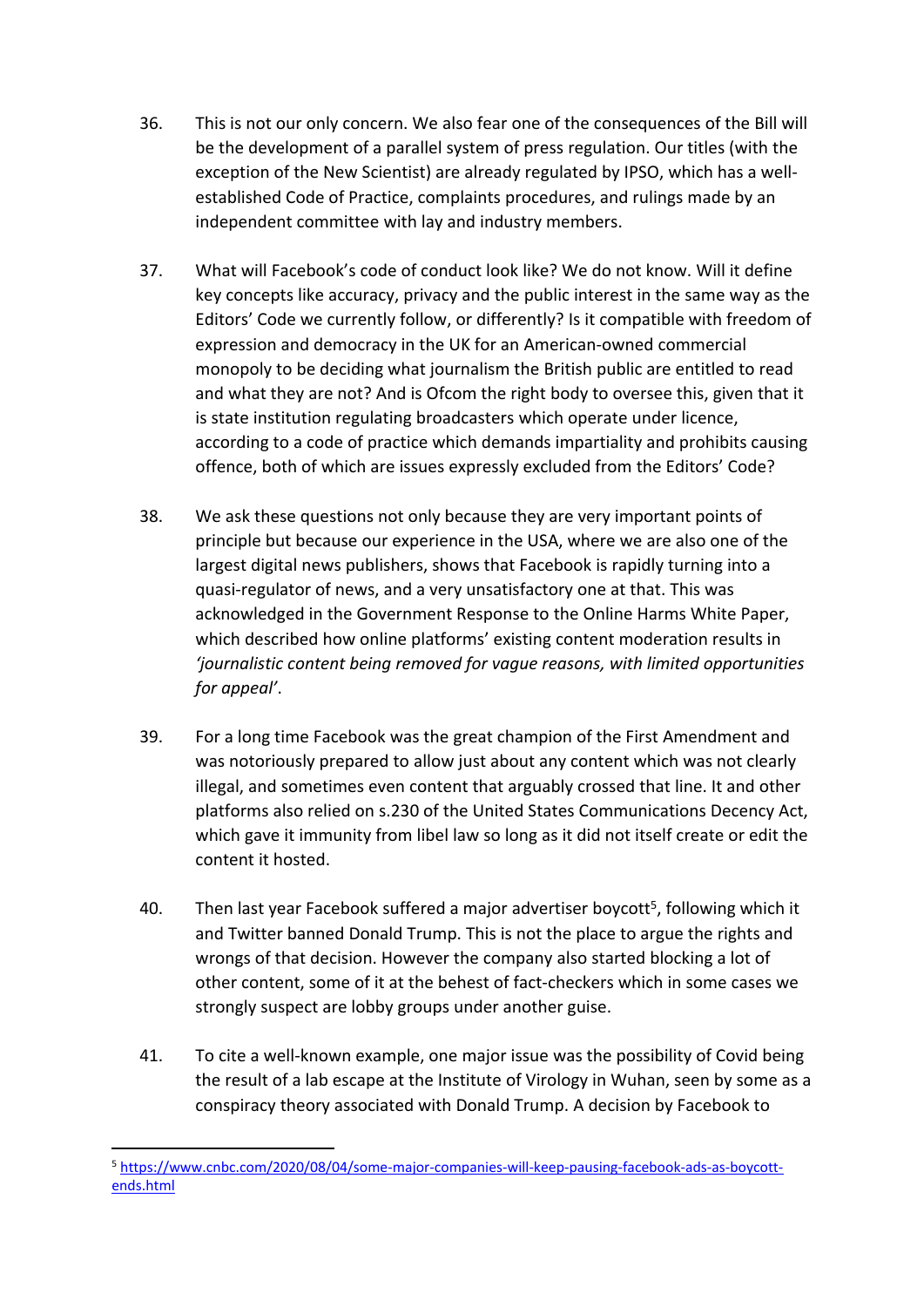block such content has now been reversed following a change of view by the Biden administration.<sup>6</sup> Determining the origin of Covid is central to finding ways to prevent it, and it is deeply worrying if Facebook is suppressing/allowing debate to keep itself in step with what it perceives to be the political orthodoxy of the day.

- 42. There have been other instances since Facebook changed its policy. When President Biden announced a very ambitious climate change programme that some criticised for lack of detail on how the targets were to be achieved, our US website published a speculative story looking at the sort of measures which might be required to meet those targets. One suggestion was restrictions on meat consumption.
- 43. A Facebook-funded single-issue fact-checker called Climate Feedback read the story as though it was a factual news report and said it was inaccurate on the basis that Biden's plan did not explicitly include restrictions on meat consumption. As a result Facebook blocked access to the story.
- 44. Unlike IPSO here in the UK, neither Climate Feedback nor Facebook itself give news publishers any opportunity to defend their journalism before issuing what they call 'strikes' against stories. We complained to Climate Feedback, explaining how it had misread the story. It partially corrected its strike – so it is now contradictory – yet Facebook's ban is still in place.
- 45. We have no issue with Climate Feedback disagreeing with our story, even if it failed to understand that speculation is a perfectly acceptable journalistic device to demonstrate the lack of substance in a politician's promise. What is not acceptable is for Facebook to take an arbitrary decision to censor a story at the behest of one body with an agenda, and without any process.
- 46. Facebook has also blocked stories about the four homes accumulated by one of Black Lives Matter's founders, who has described herself as a 'trained Marxist'. Details of the properties, which did not include street addresses, first appeared on a property website. When the New York Post and DailyMail.com, our US website, published versions of the story, the BLM leader concerned complained to Facebook, which blocked the stories, again without reference to us.
- 47. Facebook's initial strike was not communicated to us, and when we published another article about developments in the story, we were warned that a second strike might result in all our Facebook content being demonetised.

<sup>6</sup> [https://www.theguardian.com/technology/2021/may/27/facebook-lifts-ban-on-posts-claiming-covid-19](https://www.theguardian.com/technology/2021/may/27/facebook-lifts-ban-on-posts-claiming-covid-19-was-man-made) [was-man-made](https://www.theguardian.com/technology/2021/may/27/facebook-lifts-ban-on-posts-claiming-covid-19-was-man-made)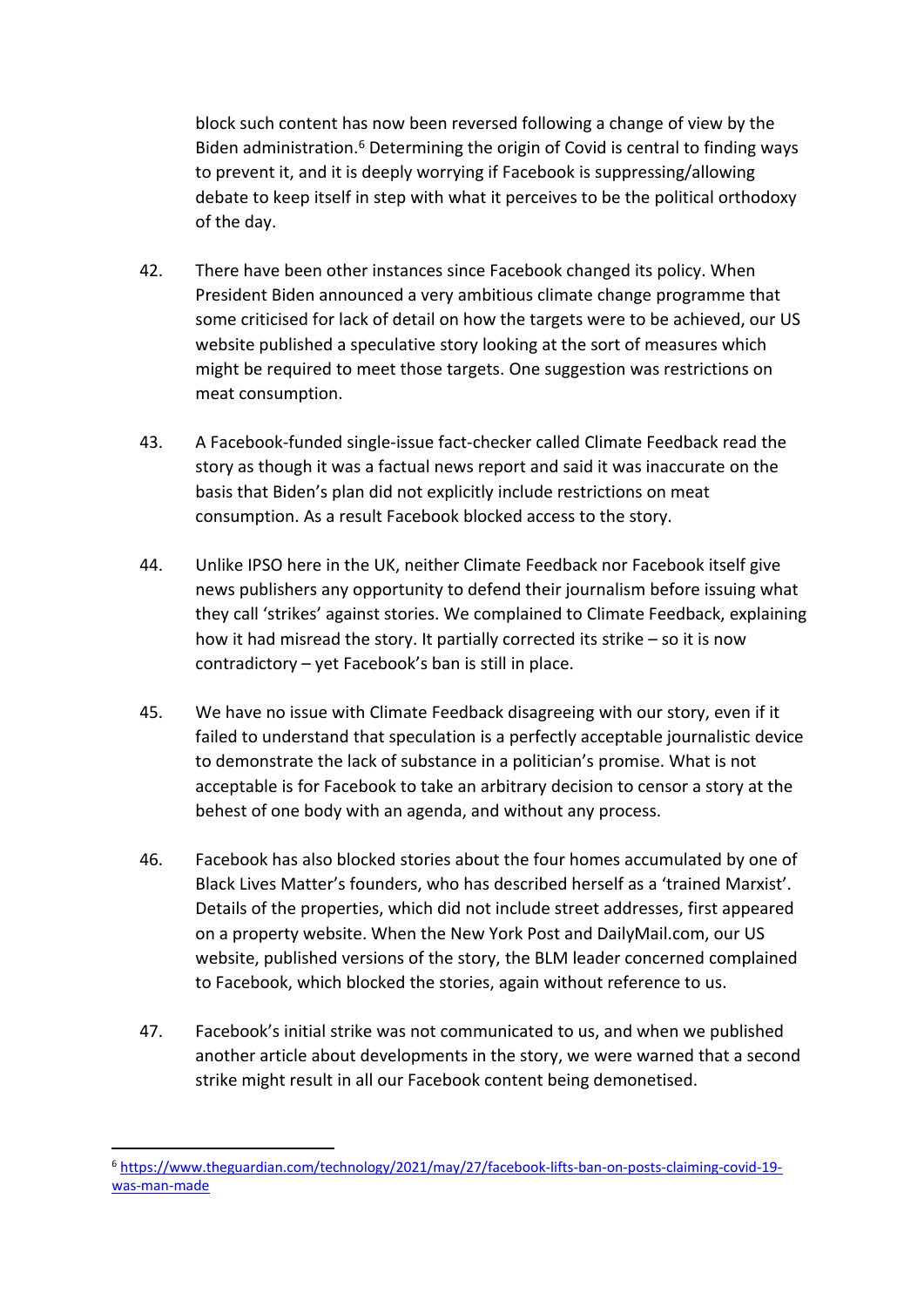- 48. The story was blocked under a Facebook Community Standards rule under which it may restrict access to images of private residences. The rule was no doubt introduced to prevent private individuals harassing other private individuals by posting pictures of their homes with malevolent comments.
- 49. However it makes no provision for journalism, unlike the Editors' Code of Practice, which protects the individual's reasonable expectation of privacy in their home, but also allows exceptions where the public interest is engaged. One prominent example of this was coverage of Dominic Cummings's now notorious trip to Barnard Castle, which involved publication of numerous pictures of his and his family's homes.
- 50. We are concerned that sections 12 and 23 of the Bill, which set out regulated services' duties concerning rights to freedom of expression and privacy, also make no reference to journalism or the public interest. This could mean that an important investigative story about a powerful individual, which was fully justified under the law and the Editors' Code, could still be banned on Facebook.
- 51. The BLM case has clearly concerned Facebook, which has referred it to its Oversight Board, to whom we have made a submission, suggesting that if Facebook is going to block journalistic content in such circumstances, then at the very least it needs to amend its Community Standards to allow editors to defend their journalism, particularly where the public interest is involved.
- 52. But this brings its own risks. It is quite clear that through the operation of its Community Standards and its Oversight Board, Facebook is turning itself into a quasi-regulator. We are very concerned that if this is given the sanction of official approval by Parliament through the Online Safety Bill, with Ofcom as the oversight regulator, Facebook will start receiving complaints from individuals seeking to chill legitimate journalistic inquiry into their activities, and lobby groups seeking to censor journalism which does not fit their agendas.
- 53. Facebook began blocking journalistic content in the USA following an advertising boycott organised by the campaign #StopHateForProfit. Although it is not linked, the UK organisation Stop Funding Hate has been trying for some years to censor news coverage it disagrees with by persuading advertisers to boycott publications. Its most recent campaign was against broadcaster GB News, where it tried to organise a boycott even before the station launched.
- 54. We believe it is incompatible with freedom of expression and media plurality for legitimate, responsible news content to be subject to blocking and take-down by a commercial organisation which is open to commercial pressures such as advertising boycotts, operates without due process, and has no authority to make judgments about the value of journalism.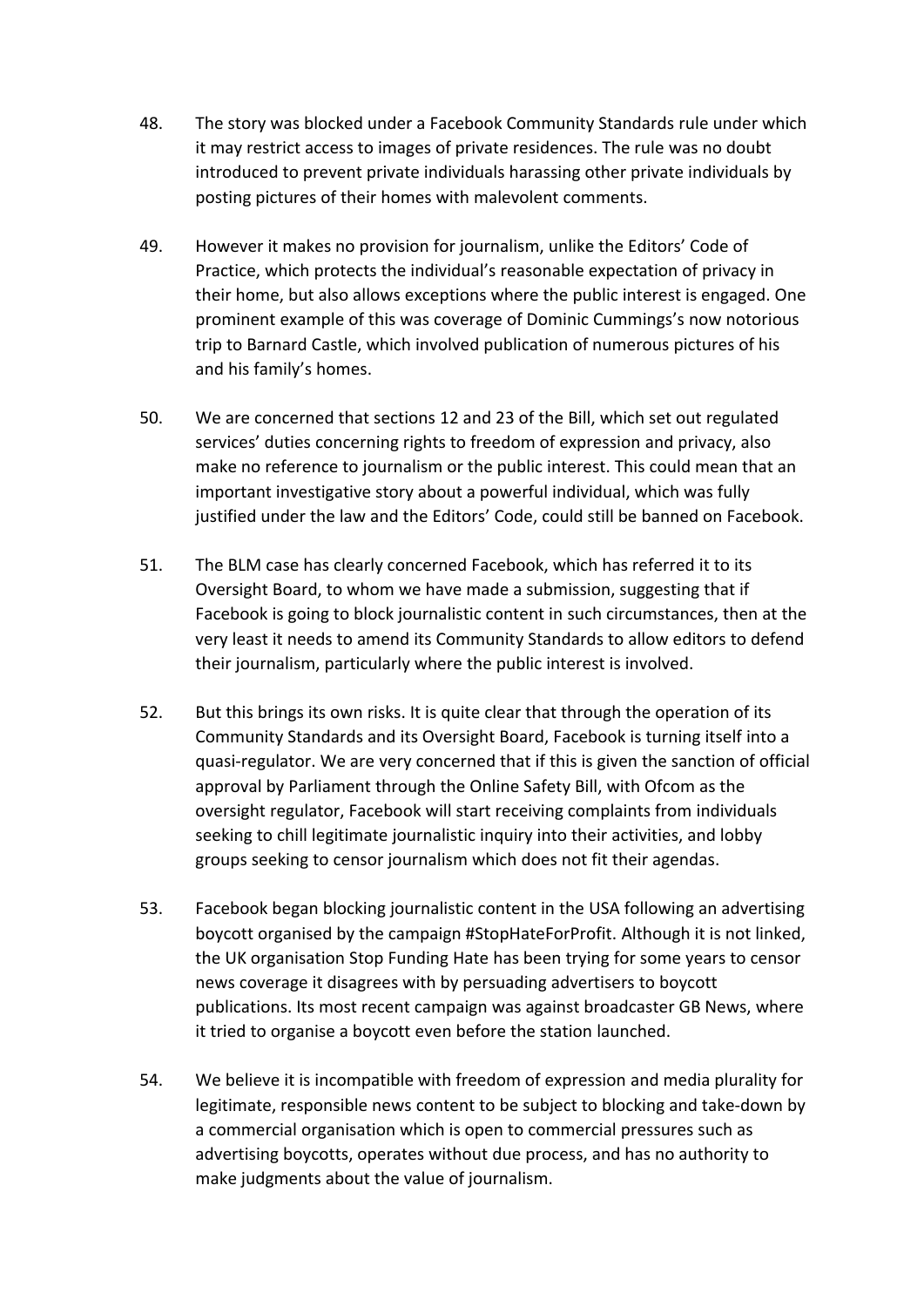- 55. Attempting to remedy this by making Facebook of a state-sanctioned system of regulation would make matters worse, not better, as it would create a competing, parallel system of regulation for the press, administered by a company which is bound to put its own commercial interest in maximising profits and maintaining market dominance before other considerations, including freedom of expression.
- 56. Given that the fundamental principle of the Online Safety Bill duty of care is to encourage social media platforms to vet content as cautiously as possible by threatening them with massive financial penalties if they do not do so, we also believe legitimate journalism and press freedom must be protected not only by a complete exemption from its provisions, but also by extending the duty of care to impose similar penalties on platforms that interfere with news publisher content (as defined in Section 40).
- 57. We believe the amendments to the Bill we have proposed in paragraph 19 would achieve those aims. We have also done considerable work with the News Media Association on devising a digital kite-marking scheme which would make this possible by enabling platform algorithms to recognise news publisher content automatically whenever they encounter it. We would be very happy to share this with the Committee.

### **D. Is there sufficient protection for news publisher content when distributed through search?**

- 58. The position under the draft Bill of news publisher content when it is distributed by search engines is even less clear than it is for social media. It is true that the duty of care laid on search engines excludes news publishers (Section 18 (2)). It is also true that the duty of care applied to search engines only covers content that is illegal, at least as far as adults are concerned, though for children it also covers content that is harmful (Section 19 (3) and (4)). Search engines are required to carry out risks assessments then take steps (i.e. adjust their algorithms) to minimise the risk of users encountering content that is either illegal, or harmful to children.
- 59. As with social media, however, while the duty of care does not apply to news publisher content, there is also nothing to prevent search engines setting their algorithms to prevent content from any publisher being ranked in their search results if, whether for reasons of operational convenience, or commercial or political expedience, they choose to do so. Beyond a general duty to protect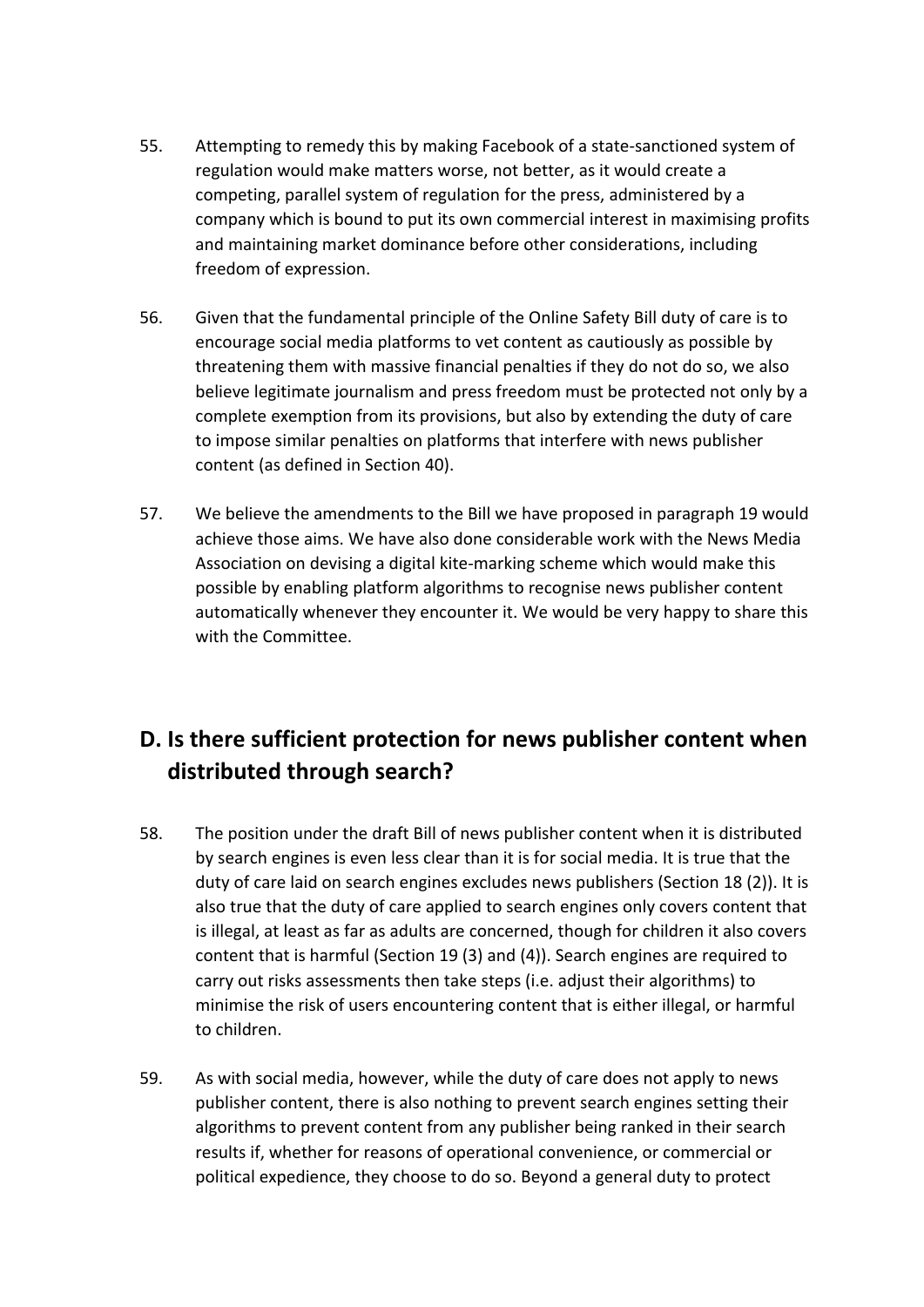freedom of expression (Section 23), there is no specific protection for journalism or news publisher content.

- 60. It is a matter of deep concern to us that there is a growing body of evidence that Google, the dominant search engine, sets its algorithms to favour certain news publishers and discriminate against others. As with social media we fear that the Online Safety Bill will legitimise and institutionalise the skewing of search algorithms to further the aims of a commercial monopoly, to the detriment of freedom of expression, a pluralistic media, and open democratic debate.
- 61. MailOnline is the most visited news website in the UK (excluding broadcasters)<sup>7</sup> and the fifth most visited English-language news website in the world<sup>8</sup>. It would be logical therefore to expect, when a member of the public uses Google to search for a news subject such as 'Covid' or 'Brexit', that MailOnline stories would generally appear high up in the first page of search results.
- 62. That is not the case. Data from search analytics companies Sistrix and NewsDashboard UK shows that Google overwhelmingly favours two news websites - the Guardian and BBC - in search results and discriminates heavily against most other major British news websites, including and in some respects particularly MailOnline. Indeed MailOnline's share of search visibility for many important news search terms is close to zero – for example, for the term 'Covid' it was just 0.22pc for the month of July this year. Indeed, Google's algorithms have consistently reduced MailOnline's search visibility since 2013.
- 63. Search visibility is significant because it measures not the choices made by users, but the choices made by Google's algorithms when users make requests for particular search terms. The Sistrix search visibility index<sup>9</sup> is the industry standard and measures Google's ranking across sets of representative keywords.
- 64. Particularly striking evidence that MailOnline was being discriminated against by Google came in 2019, when an algorithm change in early June cut MailOnline's search visibility by 50pc, while other news websites' visibility improved. Three months later, following protests to Google at the highest level, MailOnline's search visibility was equally suddenly restored. At neither point did we make any changes to the structure or presentation of the site which would explain its rejection or subsequent re-acceptance by Google's algorithms.
- 65. At the time we were only able to guess why Google had reduced MailOnline's search visibility. However when reviewing evidence for the Competition and

<sup>9</sup> <https://www.sistrix.com/support/sistrix-visibility-index-explanation-background-and-calculation/>

<sup>7</sup> <https://pressgazette.co.uk/mail-online-biggest-uk-news-website-july-2021/>

<sup>8</sup> [https://pressgazette.co.uk/top-50-largest-news-websites-in-the-world-sputnik-drudge-and-fox-see-biggest](https://pressgazette.co.uk/top-50-largest-news-websites-in-the-world-sputnik-drudge-and-fox-see-biggest-traffic-falls-in-february/)[traffic-falls-in-february/](https://pressgazette.co.uk/top-50-largest-news-websites-in-the-world-sputnik-drudge-and-fox-see-biggest-traffic-falls-in-february/)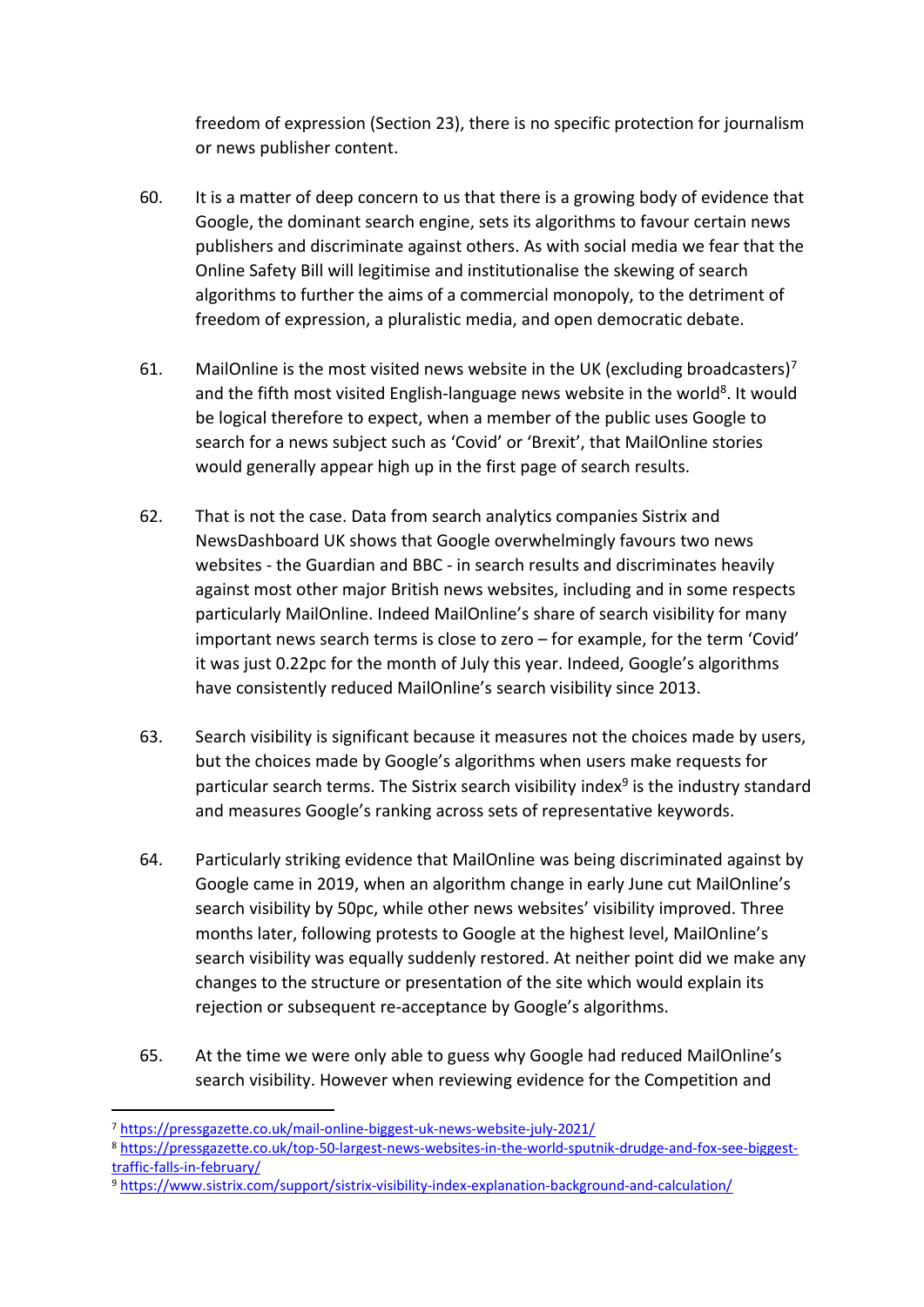Markets Authority's (CMA) market study into online platforms and digital advertising, it became apparent to us that the June algorithm change coincided with the introduction by Google of its new Unified Pricing rules for digital ad markets. These rules had the effect of limiting the use by publishers of header bidding, a means of setting price floors which enabled us to fill more of our ad inventory with better-paying non-Google demand.

- 66. We have since learned that other major publishers which made use of header bidding, such as the News York Times and Conde Nast magazines, also saw search visibility drop in June 2019, though not as dramatically as MailOnline. The consequence of Unified Pricing was that by the end of the three-month period June-September 2019, Google had forced MailOnline to sell twice as much ad inventory through Google's ad exchange, while Google paid half as much for each ad slot.
- 67. For most of 2020 MailOnline's overall UK search visibility index, as measured by Sistrix, hovered at around 100 – only a quarter of the best figures recorded in 2012-15, but similar to the level before the dramatic drop in June 2019. However, from January this year we started to see another steady decline in MailOnline's overall search visibility index, which has now stood for several months at just over 50, around half the level seen through most of 2020, and one-eighth of the 2012-2015 peak. (See Tables 1 and 2).



*Table 1. MailOnline UK overall search visibility index (desktop) – last 10 years (source: Sistrix)*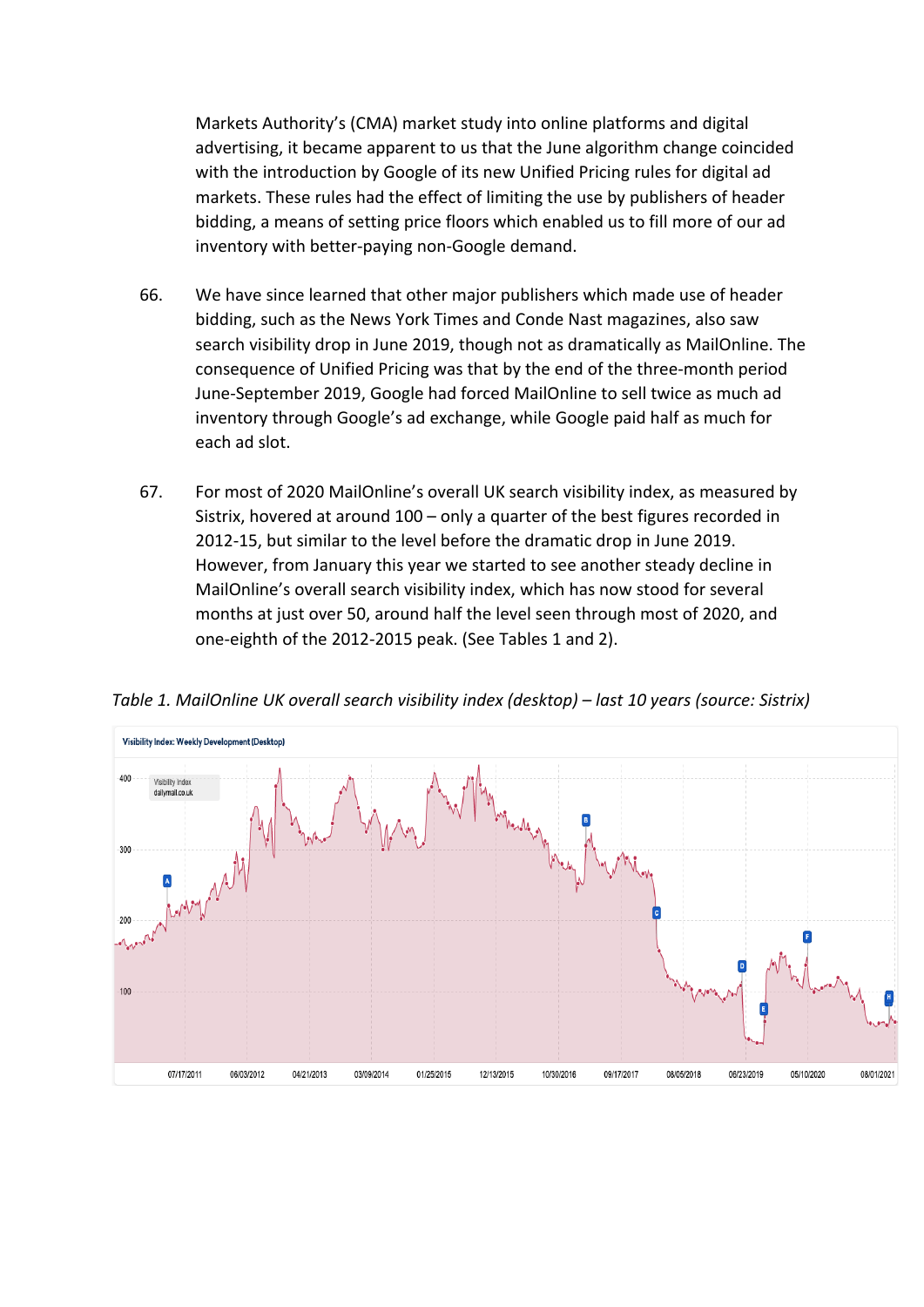

*Table 2. MailOnline UK overall search visibility index (desktop) – last 12 months (source: Sistrix)*

68. When MailOnline's search visibility is plotted against its main UK rivals a disturbing pattern emerges. Pre-2015 Google heavily favoured the BBC, with the Guardian, MailOnline and Telegraph broadly grouped together<sup>10</sup>. From 2015 onwards two distinct groups start emerging. The Guardian and BBC are consistently favoured, with a visibility index currently standing at around 400, while the Mail, Telegraph and Sun are grouped together with consistently poor visibility, currently standing at around 50-75. (See Table 3 - this chart does not include the Mirror and Express, both of which score slightly below MailOnline).

*Table 3. UK competitive search visibility last 10 years (source: Sistrix)*

 $10$  The Guardian had no visibility pre-2013 because at that point it changed to its current domain name, theguardian.com. The Sun had very low visibility 2013-15 because it was behind a paywall.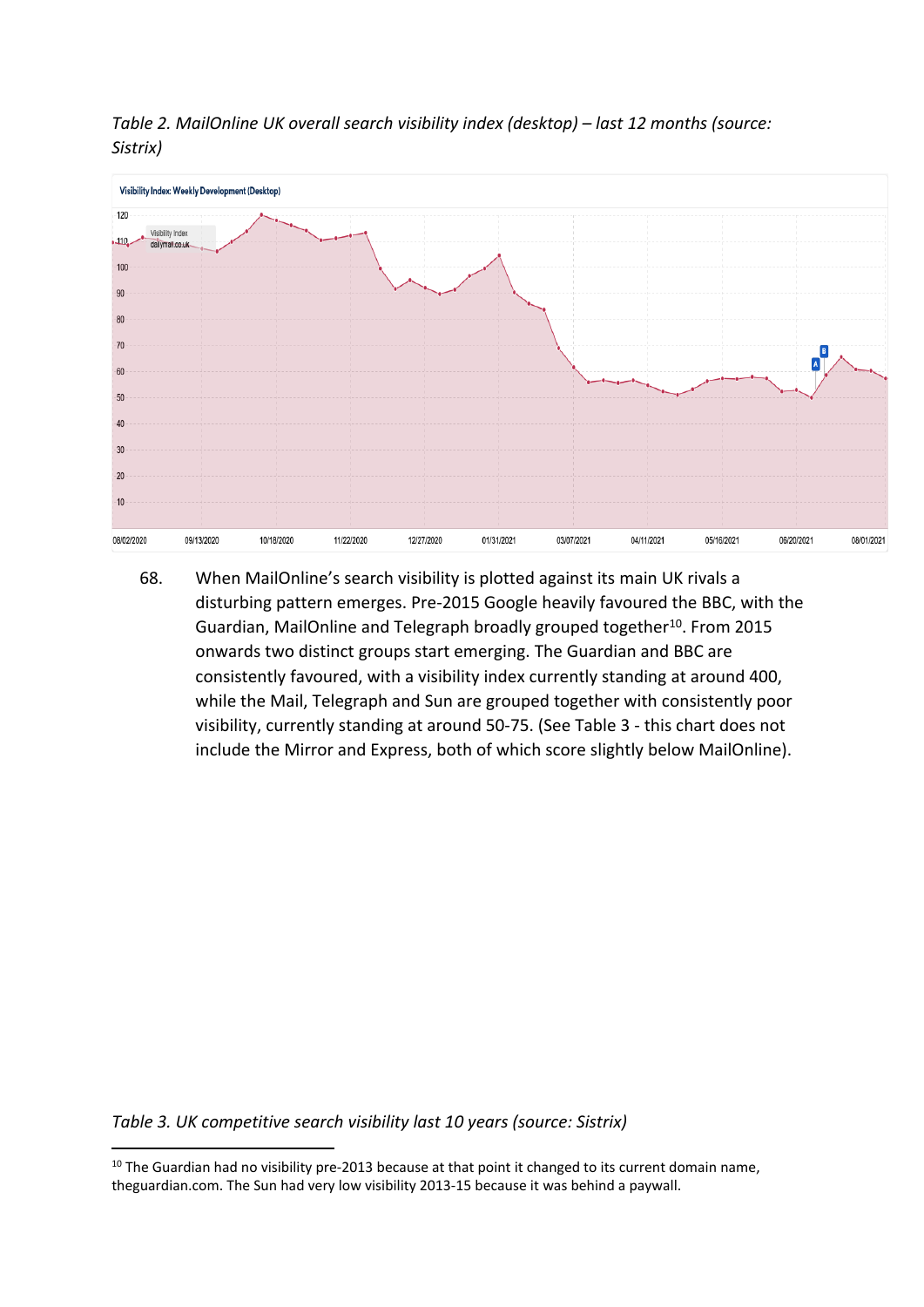

69. The implications for freedom of expression, media plurality and democratic debate should be obvious. How Google's search algorithms work is the company's most closely-guarded secret. Google tells the public:

> *'To give you the most useful information, Search algorithms look at many factors, including the words of your query, relevance and usability of pages, expertise of sources and your location and settings.'*

The public place great faith in Google, and imagine that when they search for news on politics, health, business, or any number of other topics, Google's emphasis on relevance and expertise means the content they are shown has been picked because it gives the most reliable and useful information. Unless they are students of search visibility they have no idea that when they search for news Google's algorithms invariably steer them towards two particular news sources, the Guardian and BBC.

- 70. Moreover, there is nothing in the Bill as presently drafted to prevent Google from picking two other preferred news providers in the future, if it should suit its interests – indeed, as Table 3 shows, at times the Guardian's own search visibility index has risen, then fallen sharply, as determined by Google's whim.
- 71. This pattern is repeated across many search terms, as the following charts demonstrate. The most striking is Table 4, which shows shares of UK mobile search visibility for the term 'Covid' during July this year, in which the Telegraph and Independent each score barely over 1pc and MailOnline scores only 0.22pc,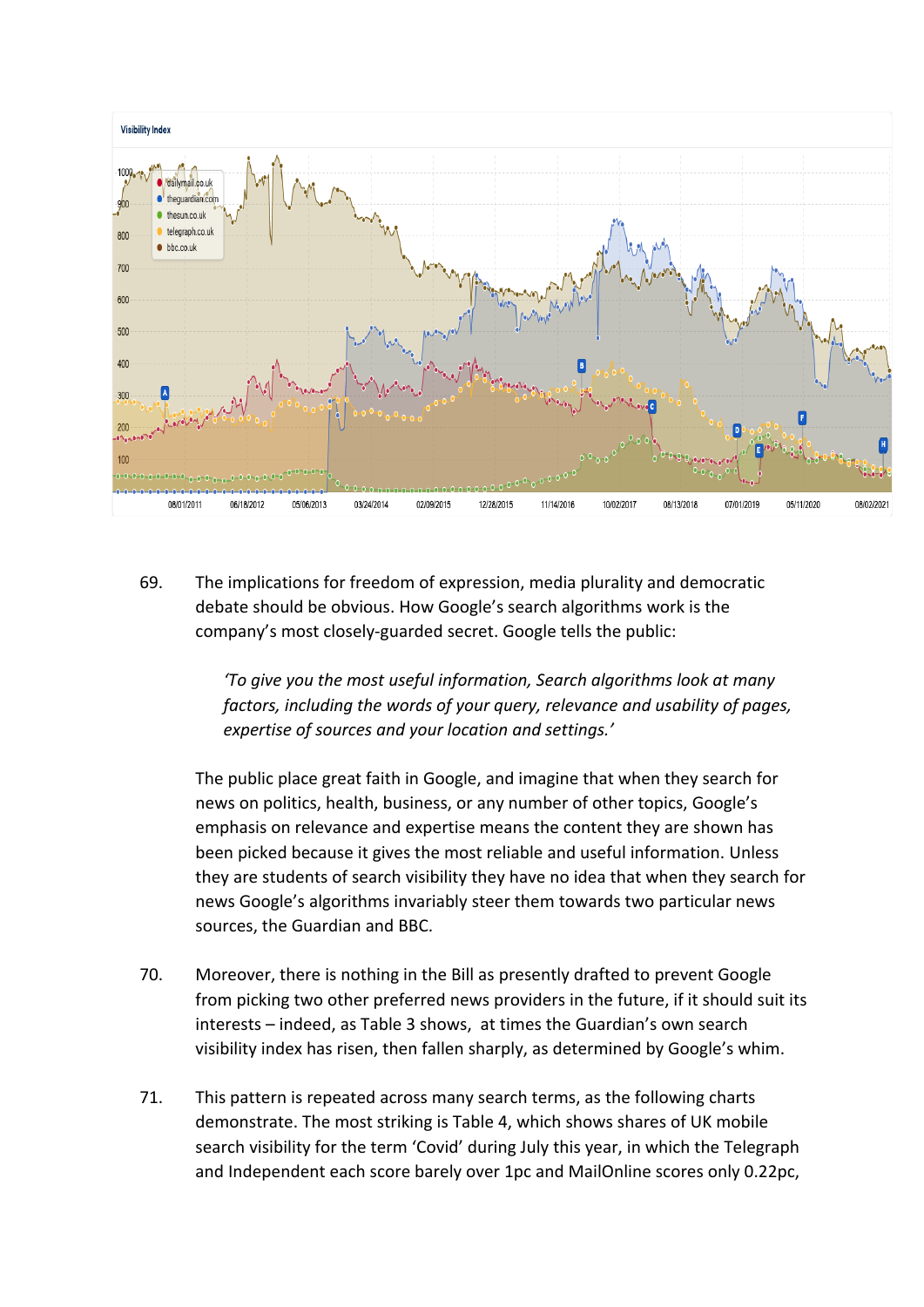while the BBC scores 12.65pc – 58 times the visibility of MailOnline – putting it ahead of the World Health Organisation and NHS websites, and the Guardian on 8.63pc.





72. When it comes to politics, the Guardian is the winner for the term 'Brexit', along with other pro-Remain websites. Table 5 shows the Guardian scored 19.45pc, while the FT, not normally a good performer because of its paywall, won 17.83pc of Google search requests, closely followed by the Independent. Despite Brexit being a subject to which MailOnline devoted a great deal of coverage, MailOnline received close to zero – a derisory 0.1pc. This is not to repeat the arguments over Brexit, but to make the point that Google can and does direct search traffic overwhelmingly to one side of an issue only.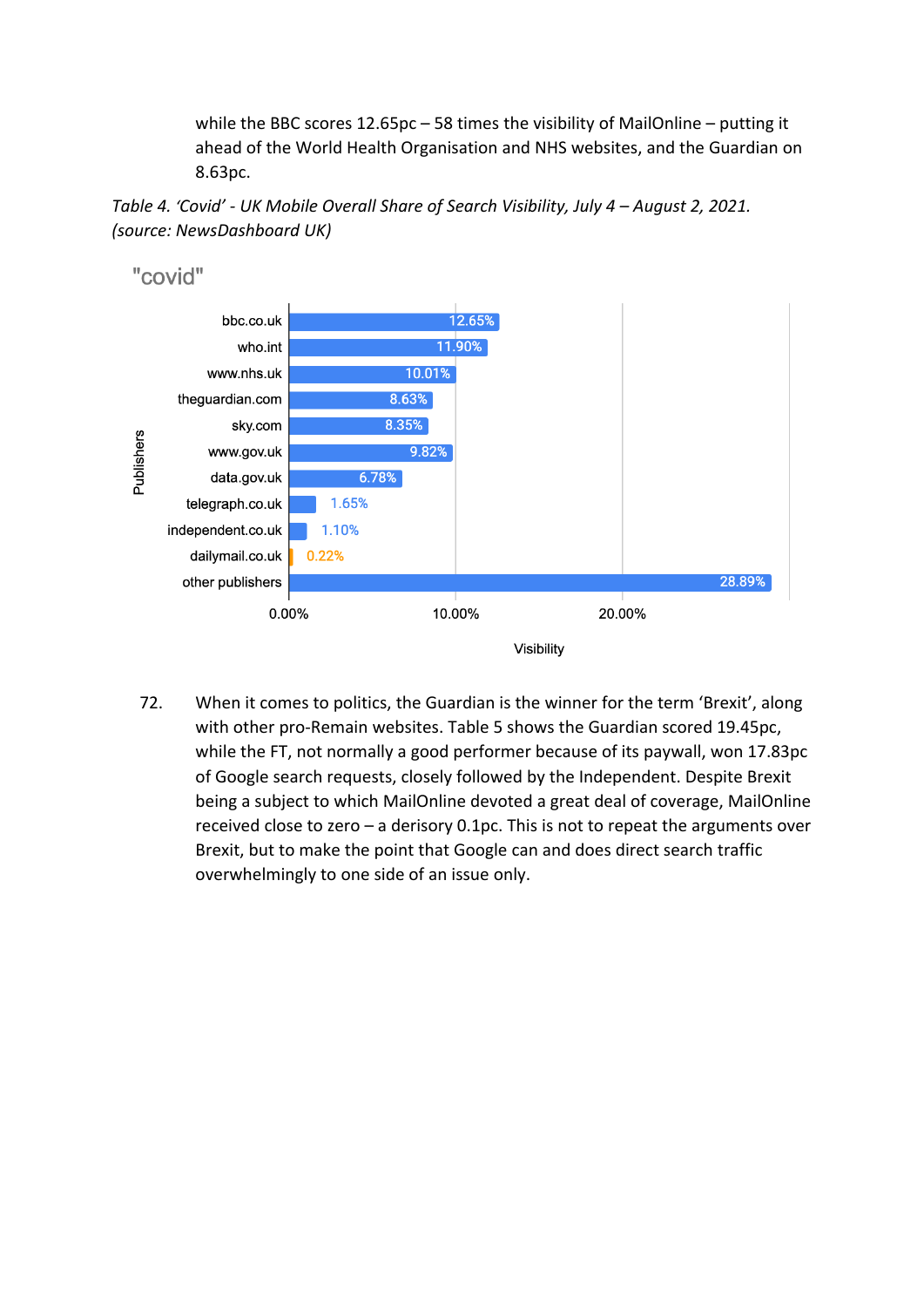*Table 5. 'Brexit' - UK Mobile Overall Share of Search Visibility, July 4 – August 2, 2021. (source: NewsDashboard UK)*



73. In contrast, traffic for Facebook, where results are determined by users' decisions to share content rather than choices made by the platform's algorithms, and therefore indicates which news the public rather than the platform prefers, tells a very different story. Despite fluctuations caused by individual stories going viral, MailOnline traffic has remained largely consistent over the last year, as table 7 shows.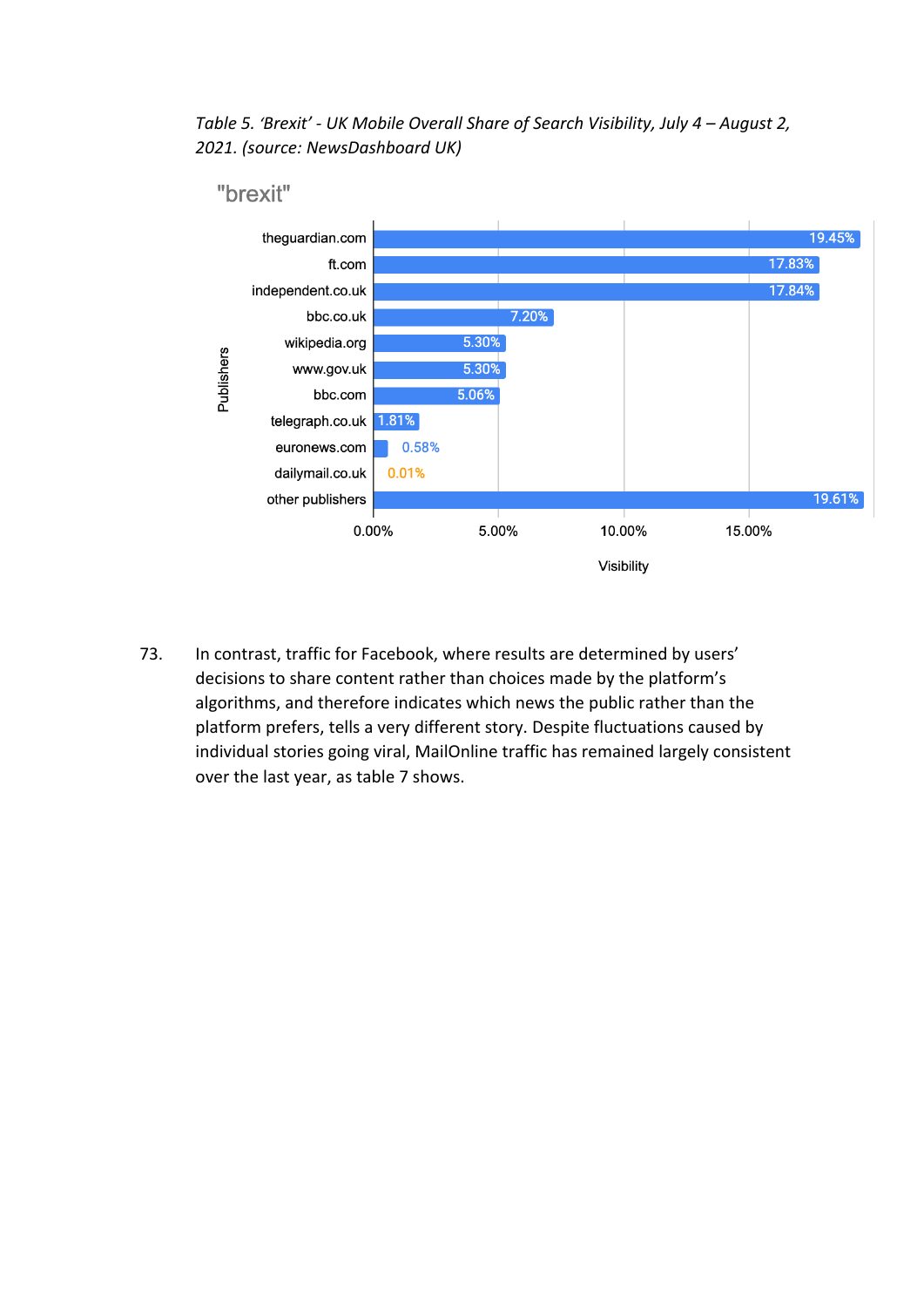

*Table 7. Facebook MailOnline article views – 12 months to August 1. (source: Adobe)*

74. Indeed, global figures for June this year show MailOnline is the second most popular English-language news website across the whole of Facebook, receiving twice as many visits as the BBC and Guardian combined (see Table 8).

*Table 8. Top publishers on Facebook, June 2021 (source: Newswhip)*



#### Top Web Publishers on Facebook: June 2021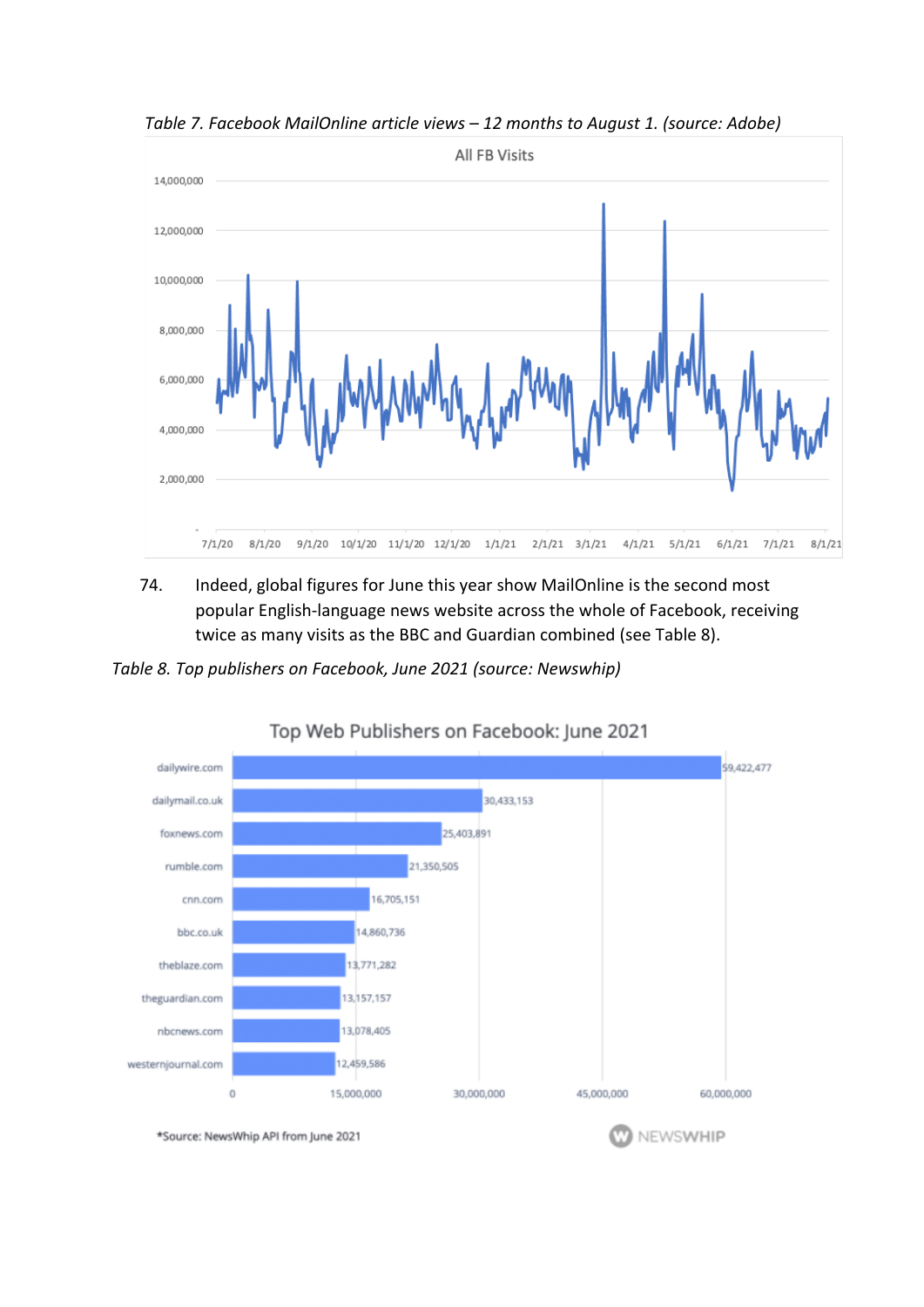- 75. What are the reasons for this stark discrepancy? Google never explains how its algorithms work, so we cannot be certain why it discriminates so consistently against some publishers and in favour of others. We believe we now have a convincing case that its two dramatic algorithm changes in June and September 2019 were dictated by its commercial self-interest, and part of its successful campaign to maximise its profits by preventing publishers from using header bidding in digital advertising.
- 76. For the rest, it certainly appears that Google's bias against MailOnline is much more pronounced when its algorithms are ranking political stories, than for stories of more general interest. Whether this is a deliberate company policy, or simply the result of unconscious bias on the part of the Californian web engineers programming algorithms preferring websites that echo their own leftliberal views, we cannot know. But it is clearly happening.
- 77. Our concerns about the commercial effects of discrimination in search led us to argue successfully that the Competition and Markets Authority should include search in its market study into online platforms and digital advertising. We maintained that it was impossible to plan our business without fair warning and explanation of algorithm changes, and without remedies when those changes cause commercial damage. The market study's Final Report found:

*'It is clear that many publishers rely on Google and Facebook for a significant proportion of their traffic and that changes to key search algorithms by either of these can have a significant impact on publisher businesses. We would, therefore, consider it reasonable that publishers have sufficient explanation of how these algorithms work and sufficient notification of changes to them where they might notably impact upon their businesses. We consider that provision to publishers of sufficient explanation about how the key search algorithms work as well as explanation and notification of changes to these are areas that would appropriately be covered by the proposed code of conduct.'<sup>11</sup>*

78. Slowly, the government is putting in place regulatory structures to deal with these problems. The Digital Markets Unit recommended by the CMA has now started work, and is drawing up codes of conduct in advance of the forthcoming Digital Competition Bill, which will give it statutory powers. Its original remit was economic – to prevent Google reinforcing its dominant market position by directing traffic to its favoured publishers, and away from those such as MailOnline which seek to protect their revenue by using methods such as header bidding to secure advertising from non-Google sources.

<sup>&</sup>lt;sup>11</sup> CMA Digital Advertising Market Study, Appendix S, p.10